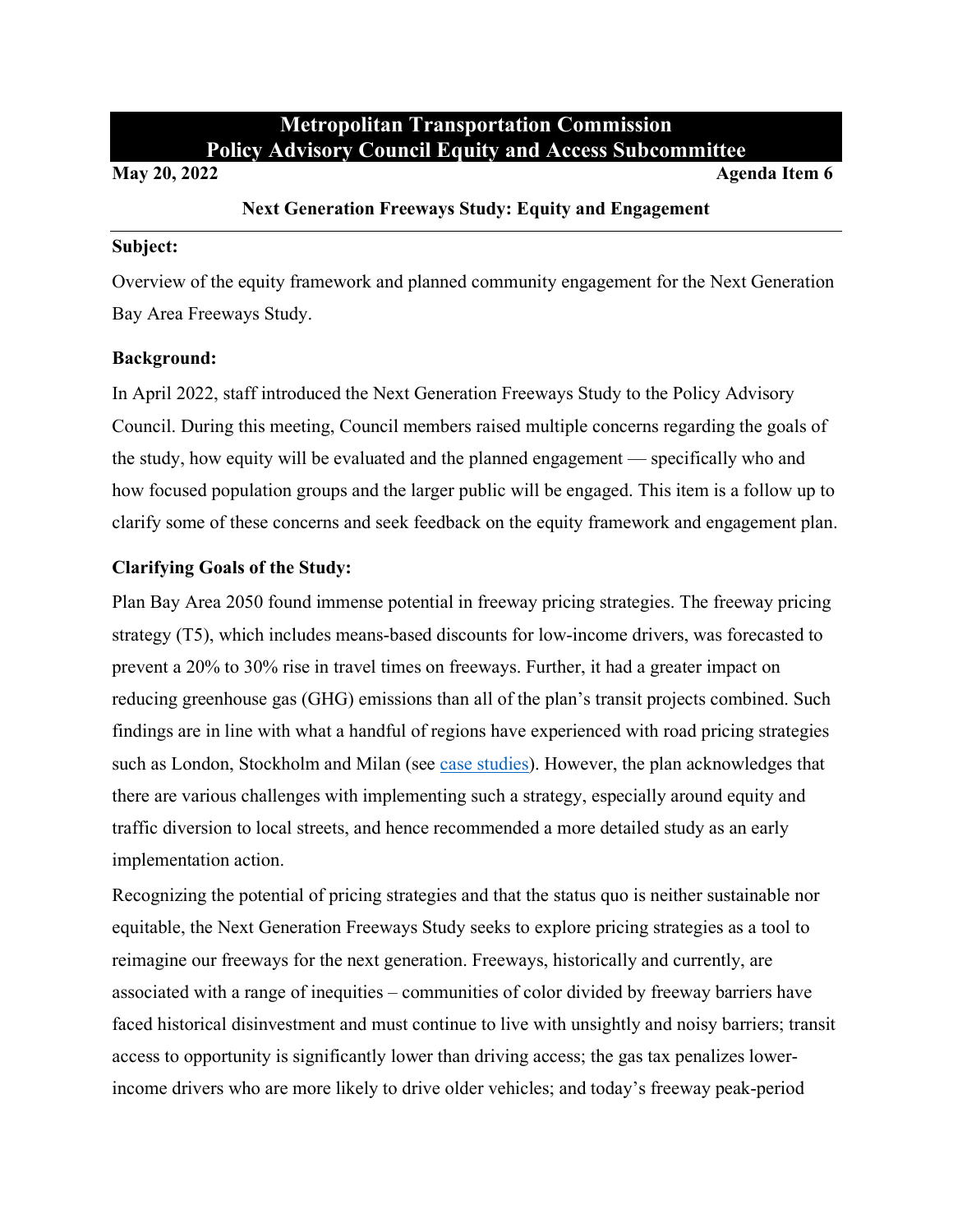users are skewed toward higher-income users. It is a firm goal of the study that any pathways developed for the region must advance an affirmative and equitable vision — one that stakeholders and communities shape together. Staff's aim is to understand whether pricing can be used as a tool to bring about outcomes fairer than they are today, because just as pricing roadways may challenge equity, so does the status quo with "free" roadways. Charging residents to drive is in no way a finalized decision, but rather a potential option with demonstrated benefits in other parts of the world that deserves further study, to understand whether it could be equitably implemented in the Bay Area.

At the April 2022 Council meeting, potential outcomes of the study were expressed as pathways and corridors prioritized in the region for further studies and/or pilot initiatives. Staff emphasizes that such outcomes are potential and contingent on the current study determining that there is an equitable path forward that includes pricing. Staff is looking to this subcommittee to help shape the equity framework and engagement plan for this study, described briefly below and in more detail in the attachments.

#### **Equity Framework:**

Staff is committed to prioritizing racial and social equity in the Next Generation Bay Area Freeways Study. It is a firm goal of the study that any recommendations must advance an affirmative and equitable vision for freeway users and those impacted by freeways, including virtually all residents of the Bay Area and commuters from outside the region. Based on review of existing frameworks, staff proposes a set of five principles to guide the study process:

- 1. Identify priority populations.
- 2. Articulate clear goals, measurable outcomes and metrics that affirmatively address racial and social inequities.
- 3. Co-create pathways toward goals that a) avoid/redress past harms, and b) proactively address potential burdens of pricing strategies.
- 4. Determine benefits and burdens with criteria/guiding questions, including consideration of unintended consequences.
- 5. Recommend pathways that advance equitable outcomes.

Further details on these principles and their implementation can be found in **Attachment A**.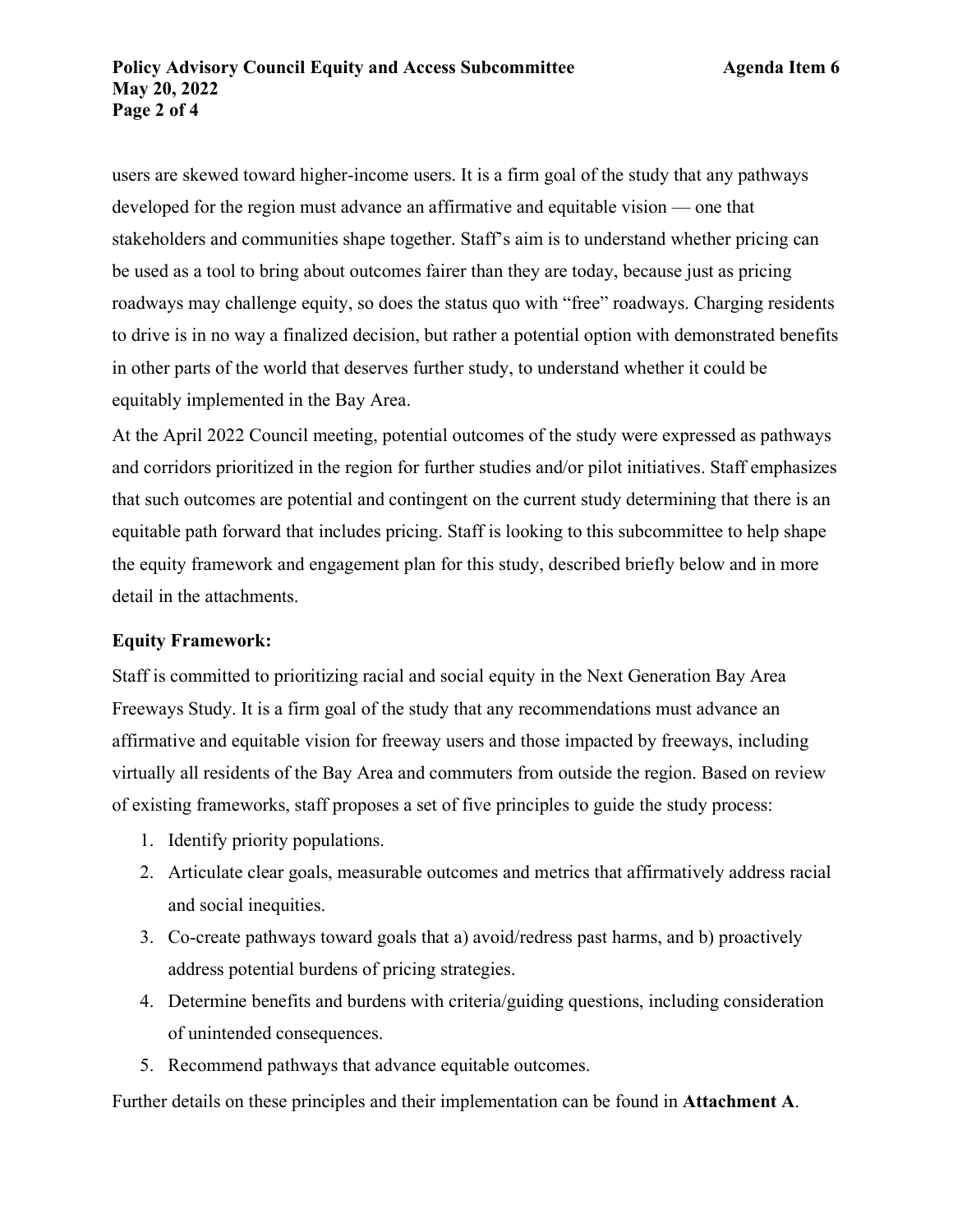### **Community and Stakeholder Engagement Plan — Summer 2022 and Beyond:**

Staff's near-term approach to engagement is to focus on deep dialogue and meaningful conversations with the priority populations identified for the study and organizations that represent the broader Bay Area population. This early focus on more nuanced, one-on-one conversations aims to elevate the voices of those who have historically been left out of the decision-making process. The goals of the engagement are to: 1) understand the communities' vision of a next generation of our freeways; 2) gain a more nuanced understanding of the perceptions and concerns with road pricing; and 3) learn about complementary strategies that can make pricing more equitable. Beyond the first round of focused engagement, staff acknowledges that general public engagement is important and valuable, and as such, will incorporate this into future engagement once staff develops more substantive policy ideas with the Next Generation Freeways Study Advisory Group ("Advisory Group"). Further details on this engagement plan can be found in **Attachment B**.

#### **Feedback Requested**

*Equity Framework:* Staff seeks the Subcommittee's feedback on 1) principles – do they resonate with the subcommittee members; 2) missing elements that should be identified for implementation of the principles.

*Engagement Plan:* Staff seeks the Subcommittee's feedback on 1) timing and nature of planned activities; 2) defining and measuring success for the study's engagement.

#### **Timeline and Next Steps:**

*Equity Framework:* Staff will incorporate feedback from this Subcommittee and the Advisory Group to codify the framework and post it to the study webpage. Staff will then work closely with the Advisory Group to advance the study in line with the framework. If desired by the Subcommittee members, staff is willing to return and gather input at each step of the framework. *Engagement Plan:* Staff is in the process of onboarding an experienced consultant to help conduct engagement activities. Engagement will be conducted through the summer and staff will bring findings to the Advisory Group and this subcommittee, if desired.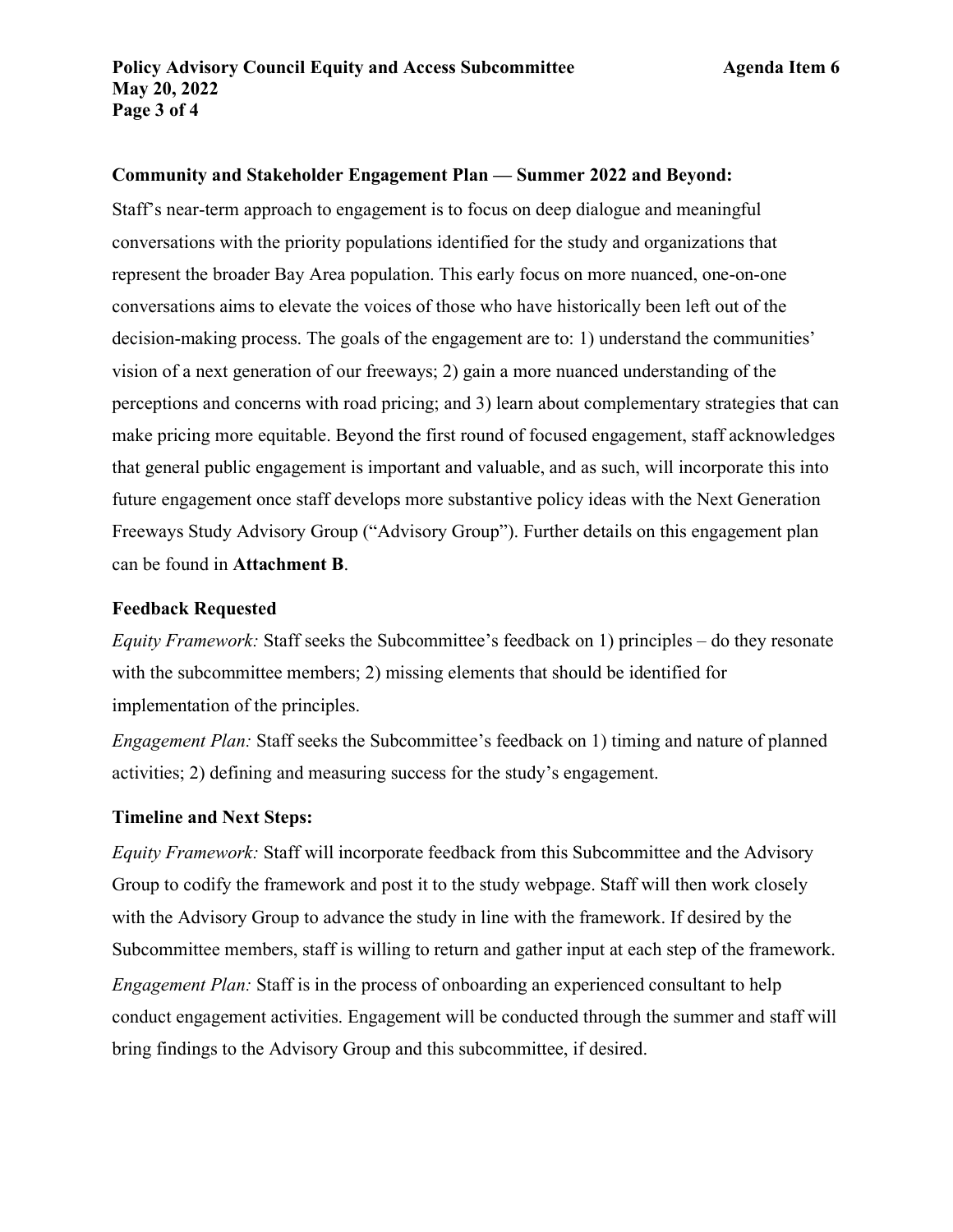# **Attachments:**

- Attachment A: Proposed Equity Framework
- Attachment B: Proposed Community and Stakeholder Engagement Plan
- Attachment C: Presentation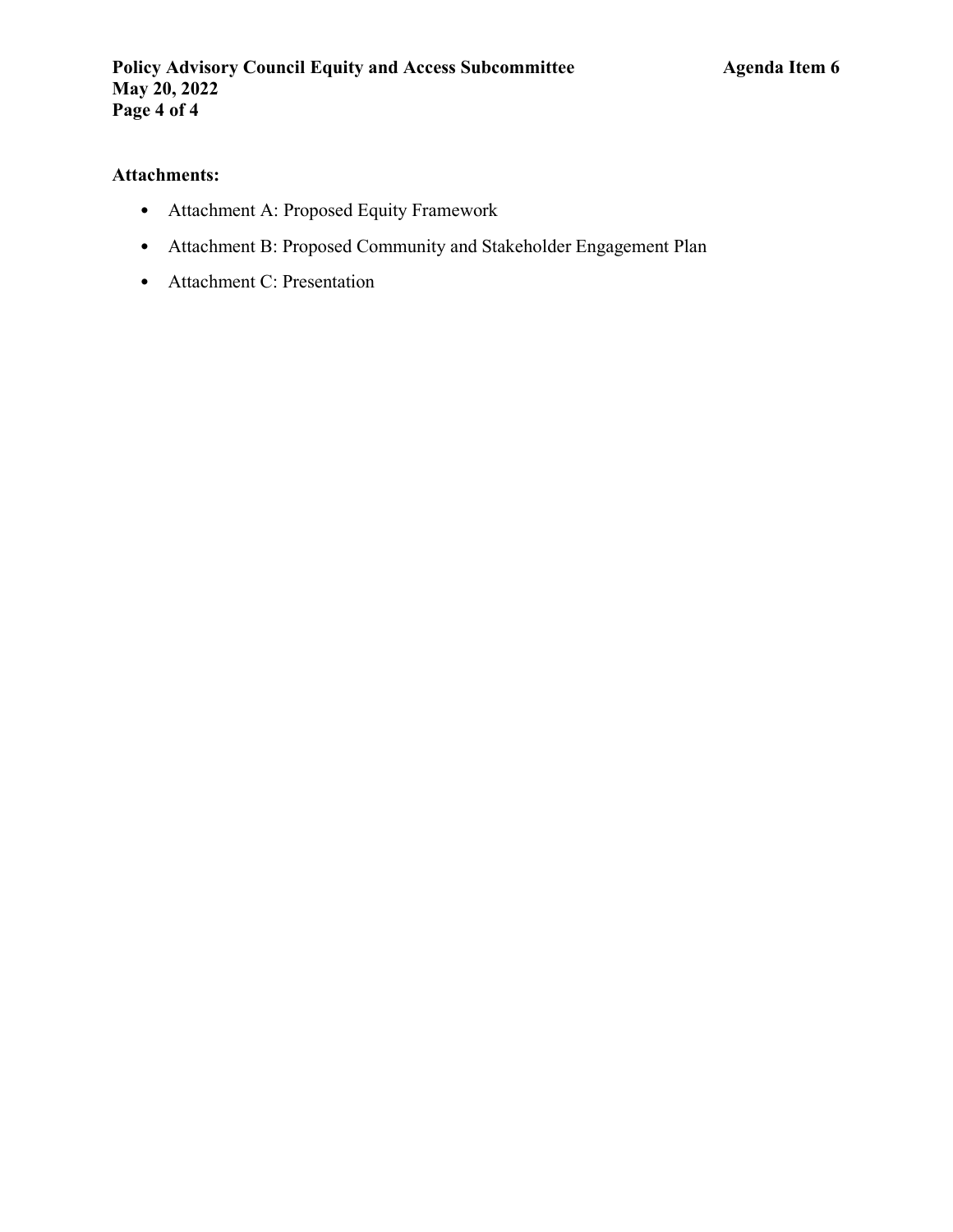



# **Attachment A Next Generation Freeways Study: Draft Equity Framework**

*[Initial DRAFT to be refined with input from Next Gen Freeways Study Advisory Group and Policy Advisory Council Equity and Access Subcommittee in May/June 2022]*

# Background

Staff is committed to prioritizing racial and social equity in the Next Generation Bay Area Freeways Study. It is a firm goal of the study that any recommendations must advance an affirmative and equitable vision for freeway users and those impacted by freeways, including virtually all residents of the Bay Area and commuters from outside the region. The study recognizes that there are a range of existing inequities that render the status quo unfair, and that roadway pricing strategies have potential to exacerbate inequities and impose adverse unintended consequences on various population groups. Staff's intent is to address these issues head-on, in part through stakeholder and community engagement that will guide development of fair proposals and identify strategies for advancing equitable outcomes.

# Proposed Equity Framework Principles

Suggested principles for the equity framework to guide the study are shown in the Figure 1 and described in further detail below.

## *Figure 1: Proposed Equity Framework Principles*



**1. Identify priority populations**: Staff has identified a preliminary set of population groups based on MTC's existing Equity Priority Communities framework, as well as some specifically identified groups staff heard as recurring concerns in past meetings and saw identified in similar studies across other locations such as Oregon, Los Angeles, and San Francisco. The initial list of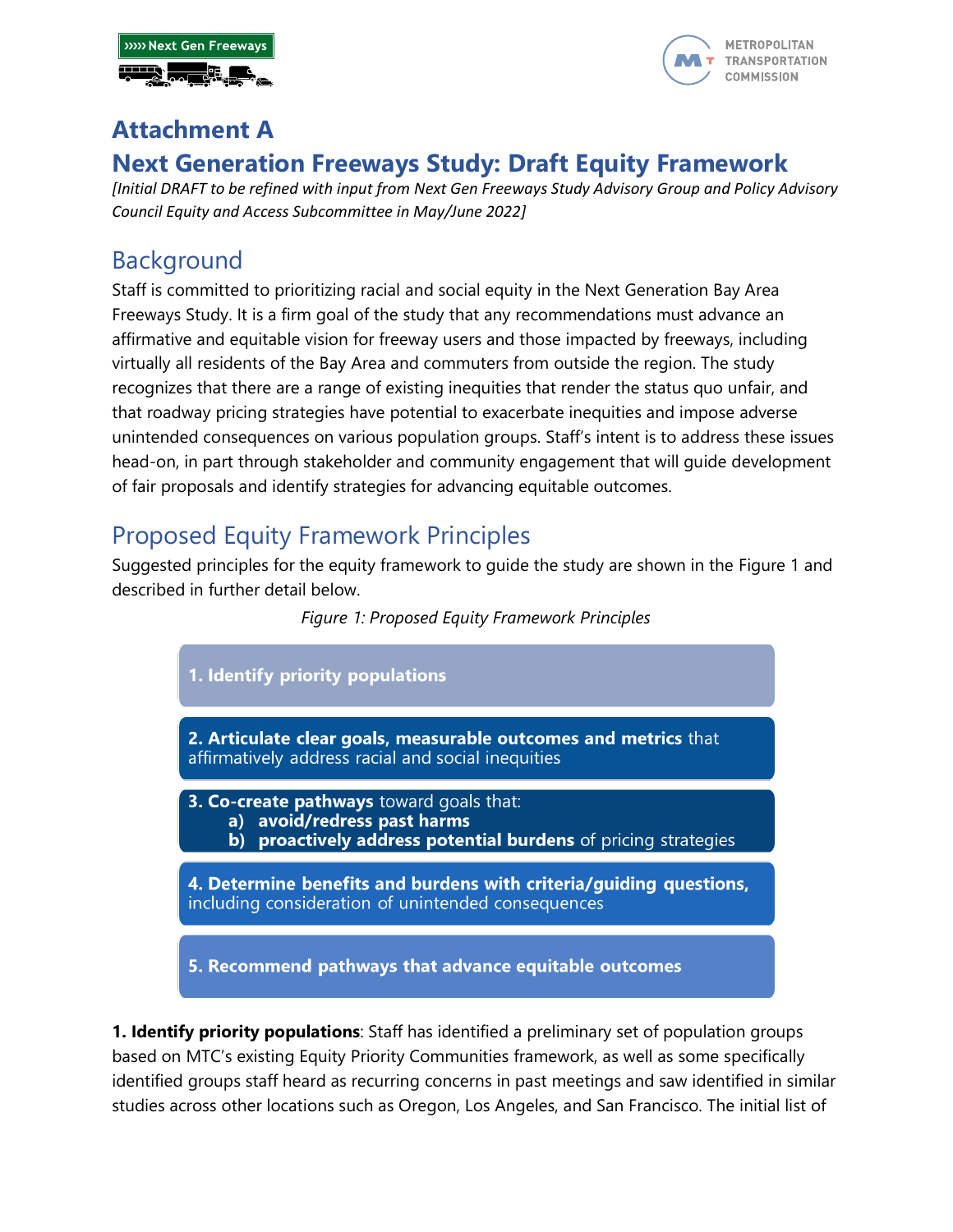



priority populations can be found in Figure 2. The geographic scope of these populations is residents across the entire region and those commuting from outside the region. Further phases of the study will narrow the geographic scope based on corridors prioritized in the study.

### *Figure 2 Initial List of Priority Populations*

- MTC [Equity Priority Communities](https://mtc.ca.gov/planning/transportation/access-equity-mobility/equity-priority-communities)
- Workers with low incomes (janitorial, retail, food service, domestic services, other)
- Middle-income workers (construction/building service workers with vans/trucks, teachers who commute, health service workers, other)
- Super commuters/commuters from outside the region
- Working parents with school-aged children, with a focus on single mothers
- Students who commute via automobile
- Small business owners
- Rural residents

*Implementation of Principle:* This principle of the framework helps identify who should be the focus of the public engagement plan and partnerships for developing an equitable program. The list of priority populations may expand as staff identifies further groups. Staff will prioritize engagement with these communities and seek to understand their travel patterns to help understand benefits and burdens of policies being shaped in this study.

### **2. Articulate clear goals, measurable outcomes and metrics that affirmatively address**

**racial and social inequities:** The vision of a next generation freeway network must have clear goals that the success of pathways can be measured against. Goals must be Specific Measurable, Achievable, Relevant, Time-Bound – Inclusive Equitable (SMART-IE) and advance the Plan Bay Area 2050 vision – *An Affordable, Connected, Diverse, Healthy and Vibrant Bay Area for all residents* as well as the California Transportation Plan 2050 vision – *California's safe, resilient, and universally accessible transportation system supports vibrant communities, advances racial and economic justice, and improves public and environmental health*. Each goal should be associated with outcomes and relevant metrics, forecasted for year 2035.

*Implementation of Principle:* Staff will discuss a preliminary vision with the Advisory Group in spring 2022. This dialogue will be enhanced by community and stakeholder input during the first round of engagement in summer 2022. Staff will synthesize input received and share revised goals for further discussion with the Advisory Group and other advisory bodies in fall 2022. Once finalized, staff will work with the Advisory Group to define outcomes and relevant metrics for each goal.

**3. Co-create pathways toward goals that a) avoid/redress past harms and b) proactively address potential burdens of pricing strategies:** This principle seeks to frame the pathways being studied and ensure that they seek to address historical, existing, and potential future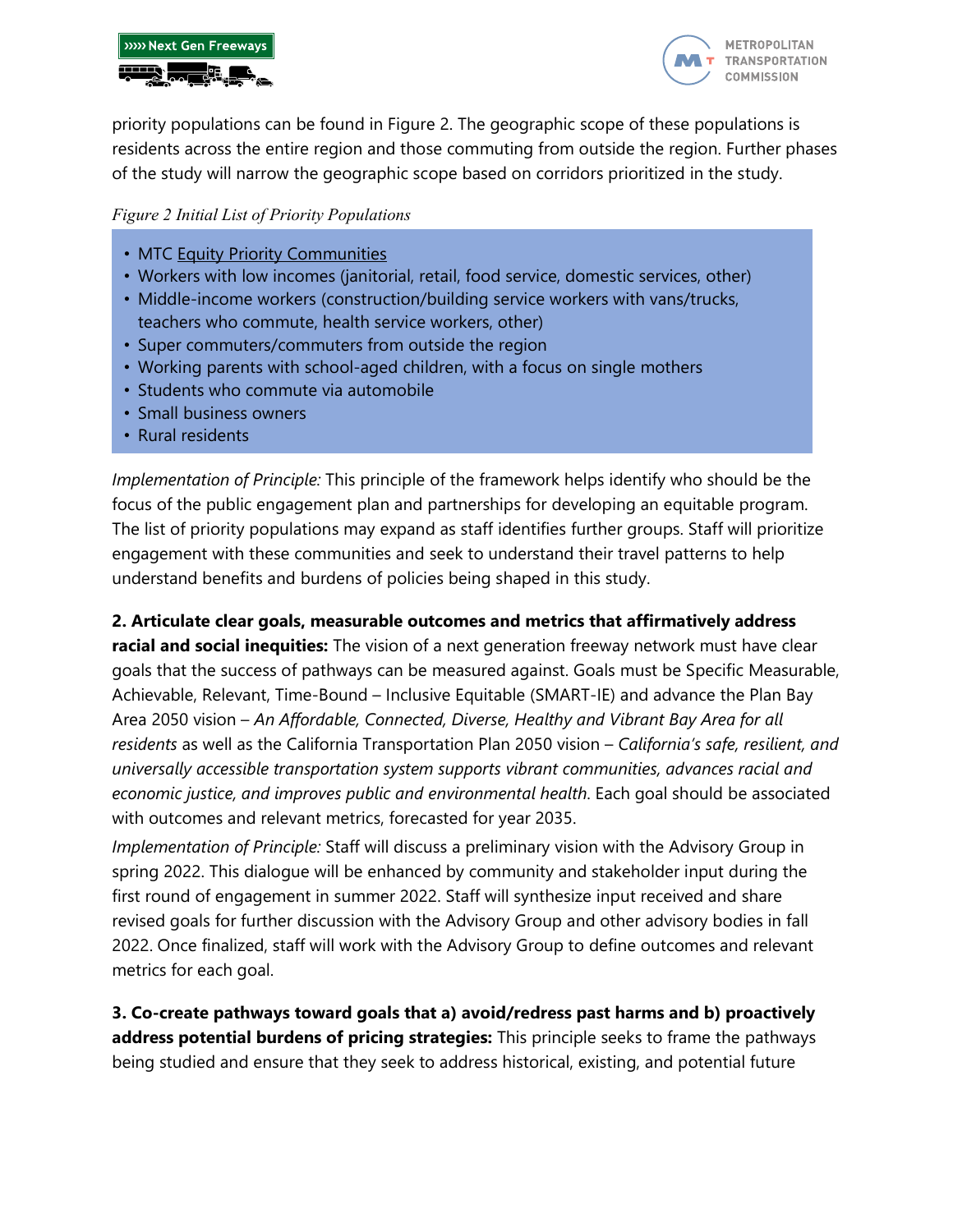



inequities from the start. Pathways are defined as packages of pricing strategies and complementary strategies that enable win-win outcomes across communities and stakeholders.

*Implementation of Principle:* Staff will begin the conversation about pricing concepts and complementary strategies in spring 2022. The engagement with communities can help us learn about concerns with pricing and strategies that might be part of these pathways. In fall 2022, staff and the Advisory Group will collectively define a few pathways for analysis, including one that does not include pricing strategies for comparative analysis. These pathways will be refined as the study advances further through analysis and the second round of engagement.

### **4. Determine benefits and burdens with criteria/guiding questions, including**

**consideration of unintended consequences:** Impacts of pathways will be forecasted through quantitative analysis using MTC's transportation demand models as well as analyzed with qualitative analysis where necessary given that the models have limitations. Examples of benefits and burdens to consider include the availability and affordability of transportation alternatives, travel-time savings experienced by different users, and the impacts on freeway adjacent communities due to traffic diversion. These impacts would be compared among all the pathways to consider how they might help or hurt priority populations as well as the population at large. *Implementation of Principle*: The first round of analysis is planned for winter 2022/23. Staff will work with the Advisory Group to determine the criteria to guide the analysis. Based on findings, criteria would be further refined for the second round of analysis – planned for spring/summer 2023.

**5. Recommend pathways that advance equitable outcomes:** Based on metrics and the analysis of benefits and burdens, the study will recommend pathways that advance equitable outcomes and the defined goals for the next generation freeway network.

*Implementation of Principle*: This step will involve iteration over the two rounds of analysis. With findings from the first round of analysis in winter 2023, staff will work with the Advisory Group and other advisory bodies to prioritize pathways for the second round of engagement and analysis at a corridor scale.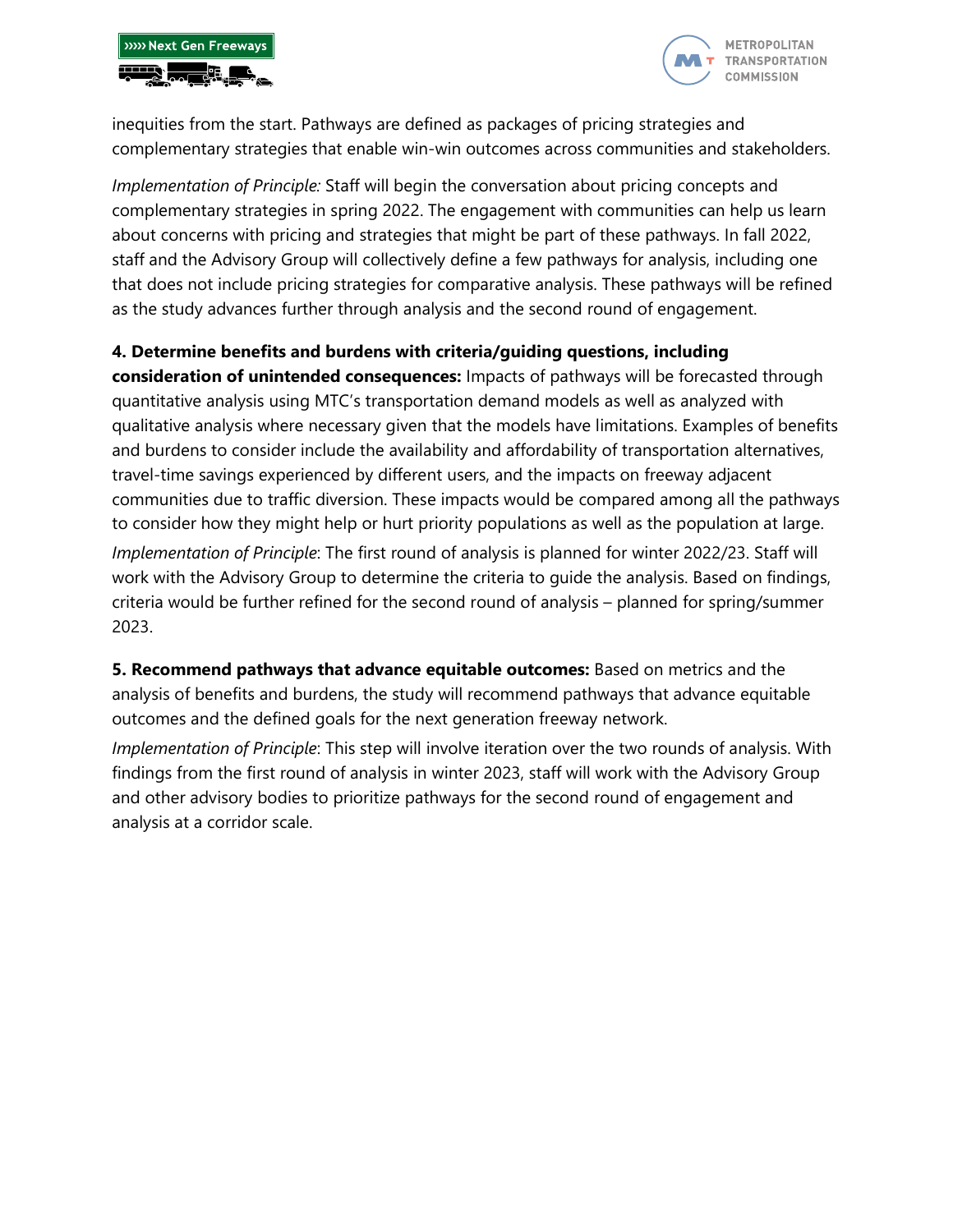



# **Attachment B Next Generation Freeways Study: Draft Engagement Plan**

# Background

This memorandum proposes an engagement plan for the Next Generation Bay Area Freeways Study. The plan highlights 1) ongoing engagement with advisory groups created for the study and community organizations at large; 2) planned activities for Round 1 of engagement during the first year of the study; and 3) a vision for Round 2 of engagement during the second year of the study.

The concept of roadway pricing often generates immediate opposition due to concerns about equity impacts, making discussions about it challenging. Therefore, staff's initial approach to engagement on the topic is to facilitate nuanced, one-on-one conversations and small group discussions focused on the communities most affected. With this approach, staff is seeking to elevate the voices of those who have historically been left out of the decision-making process. At the same time, staff acknowledges that general public engagement is important and valuable, and as such, will incorporate this into the study's engagement strategy after the initial focused phase. The overall timeline for this engagement is shown in Figure 1 below.



#### **Figure 1: Overall Engagement Timeline**

# Ongoing Engagement

### **A. Advisory Groups**

Staff has convened a diverse Advisory Group with nineteen governmental and nongovernmental stakeholders, including four appointees from the Policy Advisory Council (two regular members and two alternates), and is looking to engage this group regularly throughout the study. Playing a multi-faceted role of defining policy, advising on equity and engagement, advising on technical inputs and evaluating and developing recommendations, this group will serve as the primary stakeholder group for the study.

Staff is also in the process of creating an Ad-Hoc Executive Group as well, which will be convened at 4-5 key decision points during the study. Staff will share findings from the rest of the engagement activities with both of these groups.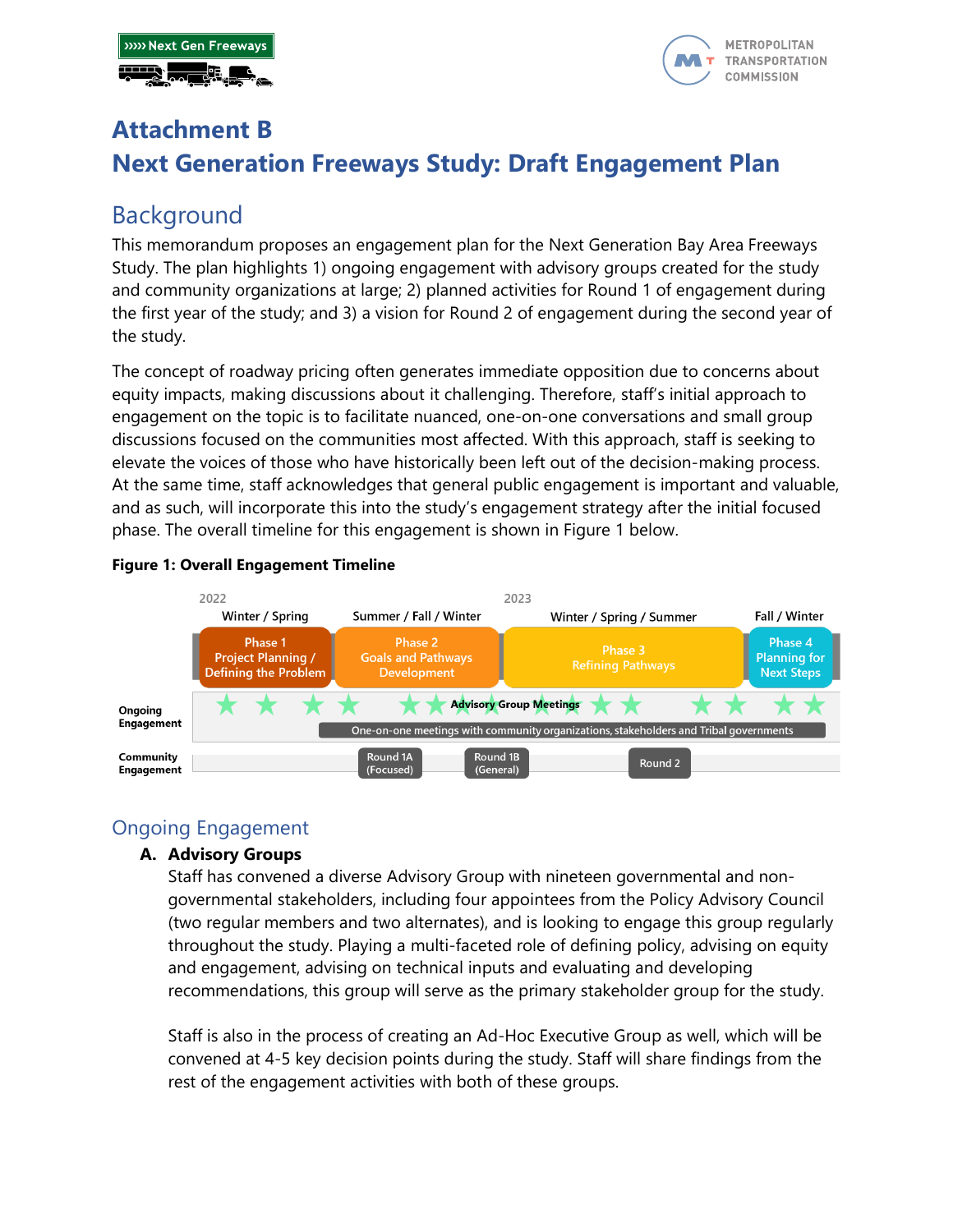



## **B. One-on-One Meetings**

While the advisory groups are diverse in their composition, staff would like to engage with additional community organizations interested in the topic of this study. These oneon-one meetings will give staff the opportunity to engage directly with community leaders, community-based organizations and other relevant stakeholders. The first set of meetings will be held starting in mid-May through August. Staff will seek to engage organizations on an ongoing basis throughout the study based on their desire for involvement. A list of potential organizations to engage is included in Table 1 below.



#### **Table 1: Preliminary List of Organizations for One-on-One Meetings**

### **C. Tribal Engagement and Government-to-government Consultation**

To engage the Bay Area's six federally recognized Tribes, staff will invite the Tribes to initial one-on-one meetings to determine how they would like to stay involved in the study's process. Opportunity for government-to-government consultation also will be extended to each of the Tribes after the initial meetings. Staff also will organize small group discussions and/or one-on-one meetings with interested non-federally recognized Tribes. The first set of these meetings will be conducted starting in June through August 2022.

### **D. Policy Advisory Council and Equity and Access Subcommittee**

Staff presented to the Council in February and to the Equity and Access Subcommittee in May and intends to return to both bodies at appropriate intervals. Staff will work with Council leadership to determine the appropriate times to provide updates and seek feedback from both bodies.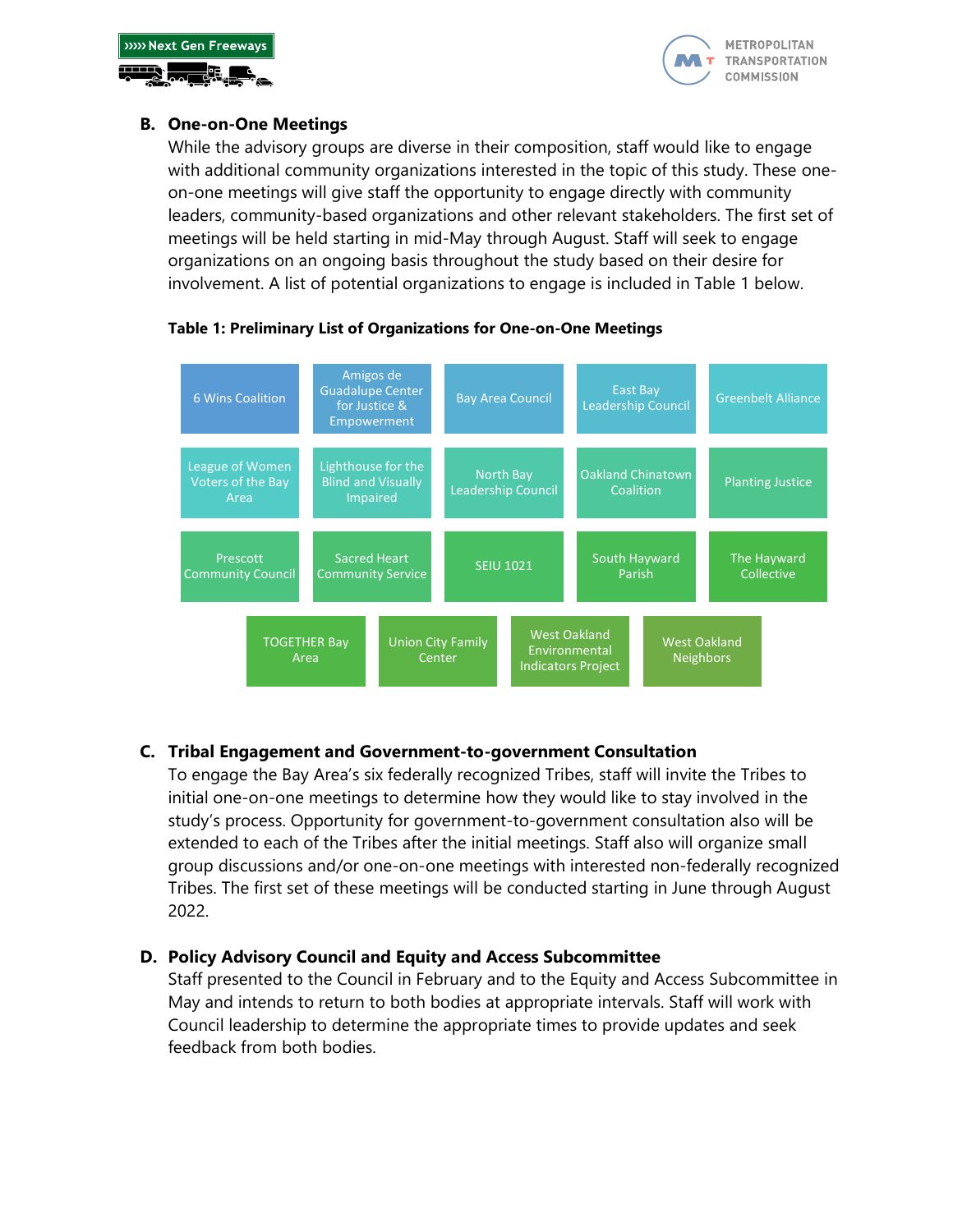



# Community Engagement: Round 1

# Round 1A — Focused (Summer 2022)

Through this initial round of community engagement, staff seeks to 1) understand the communities' vision of a next generation of our freeways; 2) gain a more nuanced understanding of the perceptions and concerns with road pricing; and 3) learn about complementary strategies that can make pricing more equitable. This round will utilize a more focused approach that will gradually phase in broader public engagement in Round 1B.

## **A. Small Group Discussions**

Staff is engaging a consultant to identify trusted community leaders and relevant groups and organizations to help organize and conduct a series of small group discussions starting in June. The audiences for these discussions are the priority communities identified as part of the Equity Framework for the study, listed in Table 2 below.

In addition, staff will work with the consultant to build relationships and develop a network of Community Liaisons for additional ongoing community engagement to be defined in Round 2 of engagement. The goal is to identify these Community Liaisons from small group discussion participants.

# **B. Survey**

In order to better understand travel patterns of the priority communities and develop pathways that that take into account their needs and challenges, staff will conduct a brief travel survey with participants of small group discussions. This survey is intended to add color to discussions in formulating strategy ideas and is not meant to be a statistically valid survey of preferences — which is a potential activity in Round 2 of engagement.

#### **Table 2: Preliminary List of Communities for Focused Engagement Phase**

| People of color with low/middle incomes                                                    |
|--------------------------------------------------------------------------------------------|
| <b>Seniors</b>                                                                             |
| Persons with disabilities                                                                  |
| Workers with low incomes (janitors, retail, food service, domestic services, etc.)         |
| Workers with middle incomes (construction workers, teachers, health service workers, etc.) |
| Super commuters/commuters from outside the region                                          |
| Working parents with school-aged children                                                  |
| Single parents of color                                                                    |
| College students who commute via automobile to school                                      |
| <b>Small business owners</b>                                                               |
| <b>Rural residents</b>                                                                     |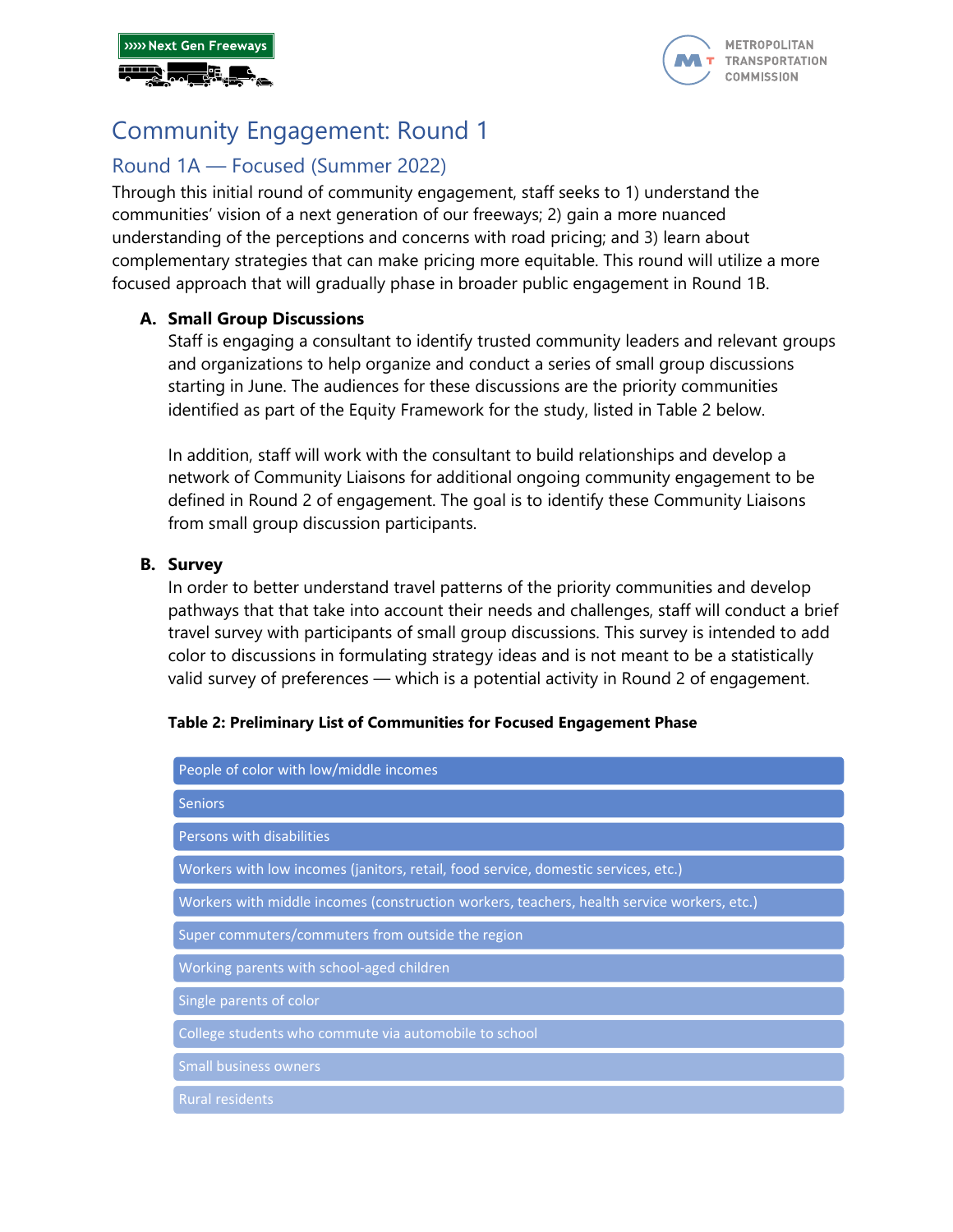



# Round 1B — General (Fall/Winter 2022)

This round of engagement will seek to gather input from the broader public. Equipped with a better understanding of the concerns with pricing strategies and the potential strategies to complement pricing from Round 1A, staff will develop more substantive policy ideas with the Advisory Group. Staff feels that this approach of sharing more focused and structured policy proposals would enable more constructive feedback from a broader audience. The input from this round of engagement will help refine pathway definitions for further analysis.

# **A. Webinars**

Webinars allow for live, interactive presentations to remote participants. This process will allow participation from a broad array of audiences, including participants with more specialized knowledge and the general public.

# **B. Pop-up Workshops**

This format consists of meeting people "where they are" at public events/venues (e.g., farmers markets, art festivals, libraries and transit centers). Over the fall/winter — and depending on public health conditions — staff will attend public events throughout the region focusing on Equity Priority Communities to introduce the general public to the study and engage participants in meaningful conversations.

# **C. Digital Promotion**

Staff will work with MTC's social media team to develop a strategy to digitally promote relevant engagement opportunities to the general public.

# Community Engagement: Round 2

With findings from the first round of analysis, staff will seek to prioritize pathways and corridors with the advisory groups for the second round of engagement — planned during the second year of the study. The objective of this round of engagement is to gather input to further refine *pathways* that will be evaluated during the second round of analysis.

The engagement strategy for this round will be developed with consultant support. This phase of engagement could utilize targeted outreach similar to Round 1 of engagement, along with videos to help visualize the pathways. Engagement will be focused along the prioritized corridors and include more local governmental and non-governmental partners. Staff also envisions conducting longer workshops with these partners and community members with engaging activities to refine pathways. In addition, staff has requested budget to conduct statistically valid public opinion polls with the general public.

# Engagement Evaluation

Guided by MTC's Public Participation Plan and Equity Platform, staff seeks to continually evaluate the study's public engagement strategy to ensure historically underrepresented communities can meaningfully influence decision-making and ensure an open and transparent process with ample opportunity for engagement.